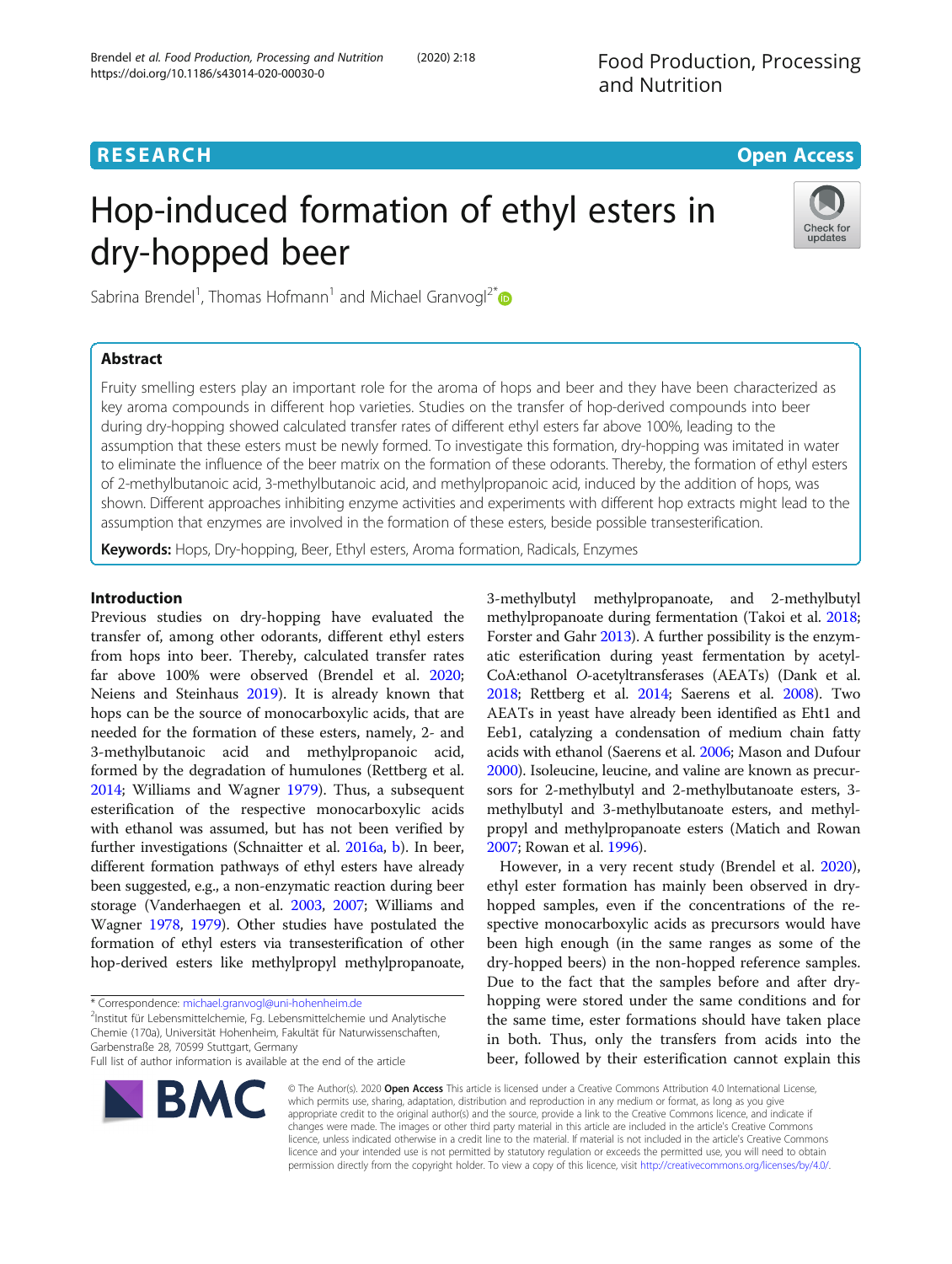phenomenon. On the other hand, yeast metabolism can also not be the origin of these ethyl esters, because then, no difference between the dry-hopped and non-hopped samples should have been obtained. If hops contain unknown AEATs, an enzymatic ester formation might be induced by hop addition into beer (Brendel et al. [2020](#page-6-0)).

Thus, this study should clarify the role of hops in the formation of ethyl esters and give hints on monocarboxylic acids or methylpropanoic acid esters as precursors within a possible transesterification. Therefore, model studies in water were performed to confirm the formation of the target esters and to exclude the influence of yeast enzymes on the reaction. To arrive at a more accurate picture, different hop extracts were used in the model system studies and different methods of enzyme inhibition should give deeper insights into the reaction type.

#### Materials and methods

#### Hop samples

Hallertauer Mandarina Bavaria hop pellets type 90, harvest year 2015, were provided by Hopsteiner (Mainburg, Germany). Identification and quantitation of odorants in this batch have already been performed in a previous study (Brendel et al. [2019](#page-6-0)). Hop extracts were also provided by Hopsteiner: Alpha extract contained 20.0 ± 1.0% α-acids. Beta rich hop extract was specified with 40 ± 0.2% β-acid content. XanthoFlav™ extract was coated on diatomaceous earth with a specification of 7–12% xanthohumol (without carrier material). Tannin extract contained 2–6% low molecular weight polyphenols.

#### Chemicals

The following reference compounds were purchased from commercial sources: ethyl 2-methylbutanoate, ethyl 3-methylbutanoate, ethyl methylpropanoate, 2 methylbutanoic acid, 3-methylbutanoic acid, and methylpropanoic acid (Sigma-Aldrich, Taufkirchen, Germany).

The following chemicals were obtained commercially: calcium chloride dihydrate, diethyl ether, ethanol, anhydrous sodium sulfate (Merck, Darmstadt, Germany); L-ascorbic acid (Sigma-Aldrich); and argon, helium, hydrogen, and nitrogen (Westfalen, Münster, Germany).

#### Stable isotopically labeled internal standards

The stable isotopically labeled internal standards were synthesized as previously described (Guth and Grosch [1993](#page-6-0)):  $[^{2}H_{5}]$ -ethyl 2-methylbutanoate,  $[^{2}H_{9}]$ -ethyl 3methylbutanoate, and [<sup>2</sup>H<sub>5</sub>]-ethyl methylpropanoate via esterification of the respective labeled carboxylic acid with ethanol.

#### Isolation of the esters from hop extracts

To hop extract  $(0.1-1 \text{ g})$ , diethyl ether  $(2 \times 100 \text{ mL})$  and the stable isotopically labeled internal standards (0.2– 0.8 μg, dissolved in ethanol; amounts depending on the concentration of the respective analyte, determined in preliminary experiments) were added. After equilibration, the sample was extracted by stirring for  $2 \times 1.5$  h at room temperature. The extract obtained was subjected to high vacuum distillation using the solvent assisted flavor evaporation (SAFE) technique (Engel et al. [1999](#page-6-0)). After drying over anhydrous sodium sulfate, the filtered sample was concentrated to  $\sim 100 \mu L$  using a Vigreux column (50 cm  $\times$  1 cm id), followed by microdistillation. The concentrated extract was used for two-dimensional high-resolution heart-cut gas chromatography-mass spectrometry (HRGC/HRGC-MS).

#### Model system studies with hops

For the dry-hopping model, water (500 mL), ethanol  $(250 \,\mu L)$ , hops  $(0.8 \,\text{g})$ , 2-methylbutanoic acid, 3methylbutanoic acid, and methylpropanoic acid (250 μg each) were used to prepare six different models: model A containing all compounds mentioned above; model B without hops; model C without ethanol; model D without carboxylic acids; model E without argon atmosphere; and model F in a clear glass bottle. The samples were stirred at room temperature for 10 days in amber glass bottles (except for model F) under argon (except for model E). The concentrations of the esters were measured via headspace solid phase microextraction comprehensive twodimensional high-resolution gas chromatography-time-offlight mass spectrometry (HS-SPME-HRGCxHRGC-TOF-MS).

#### Model system studies to evaluate the reaction type

A further model in a clear glass bottle with the addition of ascorbic acid (5 g) as antioxidant was prepared (model G). Next, model A (as described above) was modified by the addition of calcium chloride (5 g) to evaluate the influence of enzyme activities (model H) on the ester formation. For the next experiment, hops were heatprocessed in water under reflux for 20 min prior to the addition of ethanol and the acids (model I) to evaluate the influence of a heat treatment on a possibly enzymatic activity. The concentrations of the esters were analyzed again via HS-SPME-HRGCxHRGC-TOF-MS.

#### Model system studies with hop extracts

For each hop extract, two further models were prepared: water (100 mL), ethanol (50  $\mu$ L), and the respective hop extract (0.15 g) were stirred under argon in amber glass bottles for 10 days at room temperature, once without the addition of carboxylic acids (model J) and once with carboxylic acids (250 μg each) (model K). Again, the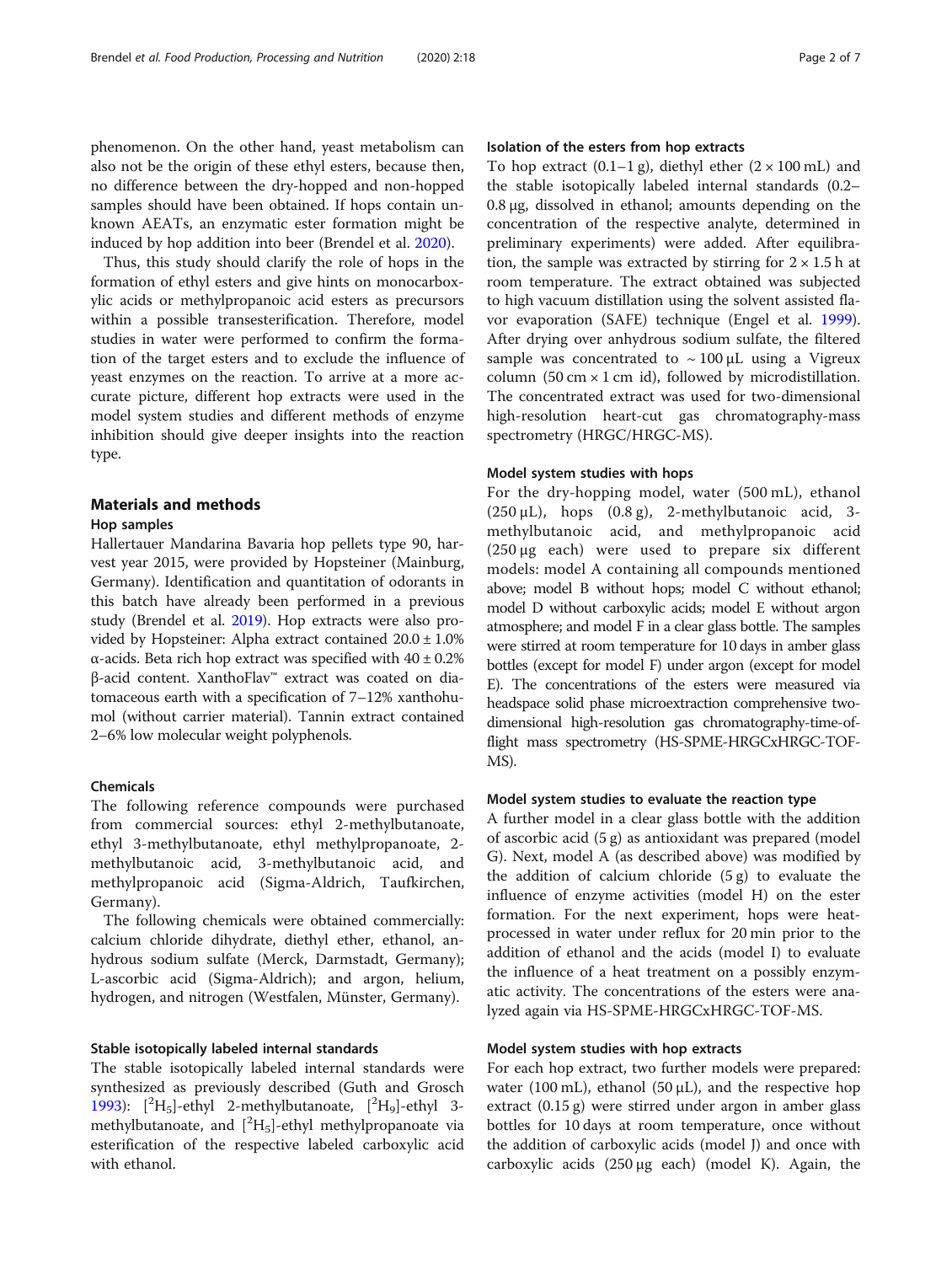concentrations of the esters were measured via HS-SPME-HRGCxHRGC-TOF-MS.

#### Two-dimensional high-resolution heart-cut gas chromatography-mass spectrometry (HRGC/HRGC-MS)

For quantitation of the esters in the hop extracts, HRGC/HRGC-MS was performed as recently described (Brendel et al. [2019](#page-6-0)).

#### Headspace solid phase microextraction-comprehensive two-dimensional high-resolution gas chromatographytime-of-flight mass spectrometry (HS-SPME-HRGCxHRGC-TOF-MS)

To an aliquot of the aqueous samples (50 mL), the stable isotopically labeled internal standards (10–35 ng, dissolved in ethanol; amounts depending on the concentration of the respective analyte, determined in preliminary experiments) were added and the mixture was stirred for 15 min at room temperature for equilibration. An aliquot (5 mL) and sodium chloride (2 g) were filled into a headspace vial (20 mL) and the measurements were performed as previously described (Brendel et al. [2020](#page-6-0)).

#### Results and discussion

#### Model system studies with hops

The study setup using water, ethanol, hops, and monocarboxylic acids was chosen to simulate the dry-hopping process and to exclude the possible influence of the beer matrix with yeast enzymes on the formation of the odorants. By performing the experiments with an alcohol content of 0.05% vol, also alcohol-free beers can be included into the resulting considerations, for which an ester formation has also been observed (Brendel et al. [2020](#page-6-0)). Therefore, the study should also answer the question whether this low alcohol content, that for instance can be reached via thermal dealcoholization, is sufficient for esterification.

Figure 1 shows the results of all models, for which hop pellets were used, in comparison to the concentrations of the respective esters in the used amount of hops. All models are compared to model A (consisting of water, ethanol, hops, and acids in an amber glass bottles under argon), which functions as a dry-hopping model without any additives or special treatments. Already the comparison of the results obtained for model A  $(0.37-2.3 \mu g/L)$ to the concentrations of ethyl esters in hop pellets

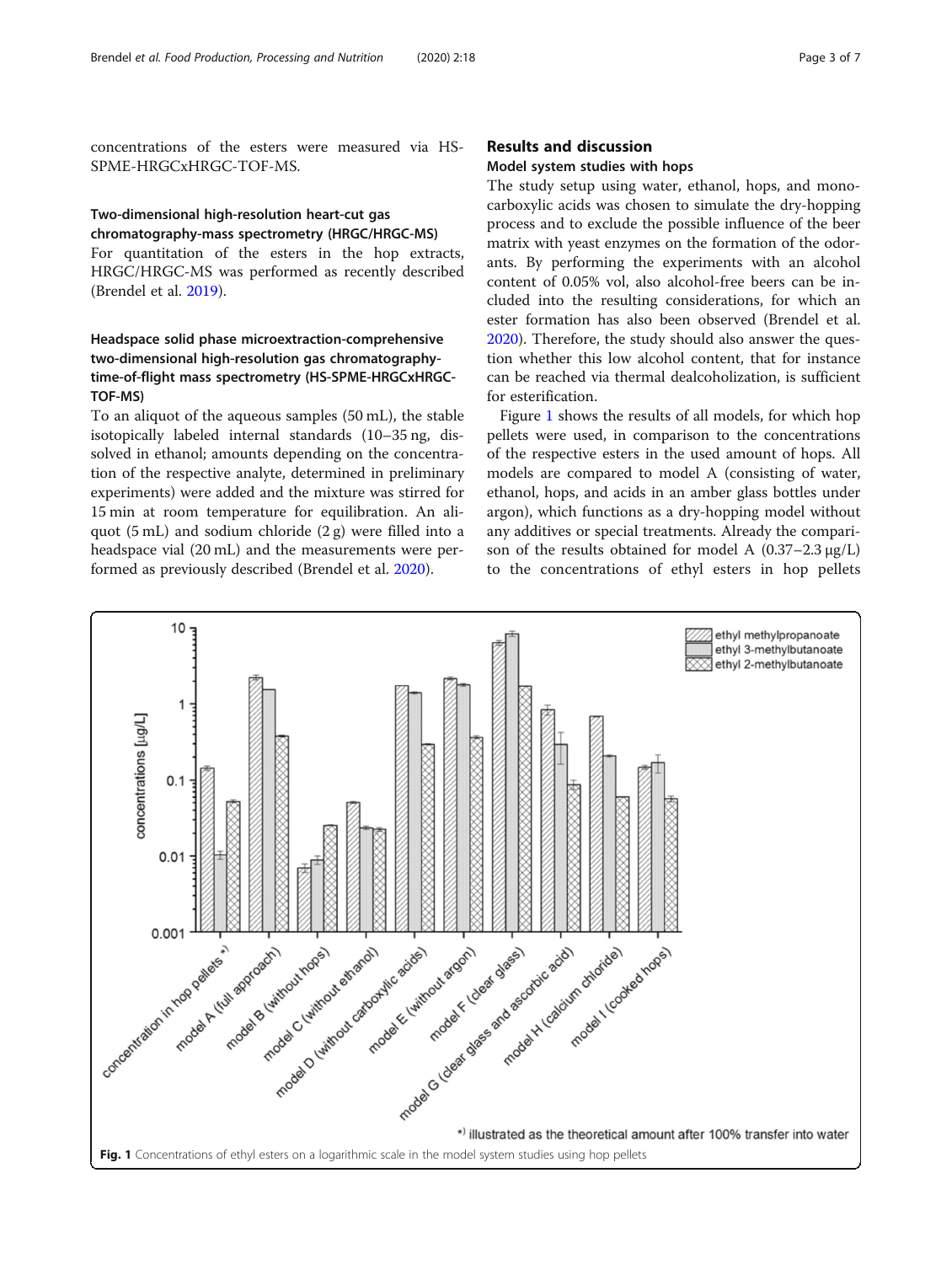(6.9–96 μg/kg, which is equivalent to 0.011–0.15 μg/L, based on a theoretical 100% transfer from hops into water) underlines the hypothesis, that a formation of these esters is caused by the addition of hops due to their clearly increased concentrations. In contrast, the esterification of the added carboxylic acids with ethanol without hop addition (model B) was clearly lower  $(0.007-0.025 \mu g/L)$  than in the dry-hopped approach (model A). This experiment also showed that the fermentation process and the activity of yeast enzymes is not relevant for the observed formation of ethyl esters in real beer samples. As a control, the model without ethanol (model C) showed ester concentrations in the same range as the concentrations in the used hop pellets, showing an ester transfer during dry-hopping.

Interestingly, the added monocarboxylic acids in model A did not influence the ester formation since their concentrations  $(0.29-1.8 \mu g/L)$  did not change significantly without the addition of the acids (model D). These results indicated that monocarboxylic acids derived from hop humulones and lupulones may not be the precursors for the esterification. Also Takoi et al. concluded that the concentrations of the formed esters should be much higher, if they are formed from the respective acids, as there is a high excess of hop bitter acids in beer (Takoi et al. [2018\)](#page-6-0). Thus, a transesterification of other hop-derived esters seems to be more likely than the esterification of ethanol with hop-derived acids.

It has already been shown that also methyl 2 methylbutanoate is formed during dry-hopping of (alcohol-free) beer (Brendel et al. [2020](#page-6-0); Neiens and Steinhaus [2019](#page-6-0)). This increase interferes with a possible decrease of methyl ester concentrations by transesterification to ethyl esters, and thus, cannot be used as indicator for the ethyl ester formation. The same behavior could be shown by a semi-quantitative estimation of the contents of methyl 3-methylbutanoate and methyl methylpropanoate in hops and dry-hopped beer (data not published). However, also 2-methylbutyl methylpropanoate, 3 methylbutyl methylpropanoate, and methylpropyl methylpropanoate have been postulated as precursors for the formation of ethyl esters in beer (Forster and Gahr [2013](#page-6-0)). These esters have been identified in different hop varieties and dry-hopped beer (Forster and Gahr [2013](#page-6-0), [2014](#page-6-0); Schmidt and Biendl [2016\)](#page-6-0). Thereby, transfer rates of 40– 72% were reported during dry-hopping with Hallertauer Cascade and Hallertauer Mandarina Bavaria and, therefore, the remaining 28–60% might be transesterified to ethyl esters (Forster and Gahr [2013,](#page-6-0) [2014\)](#page-6-0). On the other hand, after dry-hopping with Hallertauer Huell Melon, Hallertauer Blanc, and Hallertauer Polaris, transfer/formation rates up to 161% (3-methylbutyl methylpropanoate) and 222% (2-methylbutyl methylpropanoate) were

observed (Forster and Gahr [2013\)](#page-6-0), and thus, these esters did not seem to be the precursors of ethyl esters, or these esters did show even higher transfer/formation rates and were partially transesterified to ethyl esters.

In previous studies, the concentrations of 2-methylbutyl methylpropanoate (40–300 mg/kg), 3-methylbutyl methylpropanoate (10–40 mg/kg), and methylpropyl methylpropanoate (10–120 mg/kg) were quantitated in Hallertauer Mandarina Bavaria, Hallertauer Cascade, and Hallertauer Mittelfrüh (Forster and Gahr [2013,](#page-6-0) [2014](#page-6-0)). The concentrations were much higher compared to those of the investigated ethyl esters in the hop varieties of the present study, with a maximum concentration of 96 μg/kg (Brendel et al. [2019\)](#page-6-0). In beer, concentrations of 22–26 μg/L (3-methylbutyl methylpropanoate), 32–63 μg/L (methylpropyl methylpropanoate), and 200–340 μg/L (2-methylbutyl methylpropanoate) were reported (Forster and Gahr [2013](#page-6-0), [2014\)](#page-6-0).

In the model experiments, the concentrations of possible "precursor esters", e.g., 2-methylbutyl methylpropanoate and methylpropyl methylpropanoate, were semiquantitated (due to the missing corresponding labeled standard) in model A and model C using the concentration of ethyl methylpropanoate as a reference value (Table 1).

While the concentration of ethyl methylpropanaote was much higher in model A compared to model C (without ethanol), the related esters 2-methylbutyl methylpropanoate and methylpropyl methylpropanoate only showed a slight and not significant increase in their concentrations from model C to model A (Table 1). Furthermore, based on literature data, the estimated concentrations correspond to a transfer from hops into the solution of < 100%, so the differences can also be caused by a variability of transfer (Forster and Gahr [2013](#page-6-0)). In the case of transesterification of the precursor esters to the corresponding ethyl esters, the precursor concentrations should be higher in model C. But as the formed amount of ethyl methylpropanoate is quite low related to the concentrations of the possible precursor esters, the possibility of transesterification cannot be excluded based on this semiquantitative data.

The presence of oxygen (model E without argon atmosphere) did not show any effects on the amount of

Table 1 Quantitative data of ethyl methylpropanoate and semiquantitative data of the possible precursor esters 2-methylbutyl methylpropanoate and methylpropyl methylpropanoate in model A and model C

| Sample           | Concentrations [µg/L]     |                                   |                                  |  |  |
|------------------|---------------------------|-----------------------------------|----------------------------------|--|--|
|                  | ethyl<br>methylpropanoate | 2-methylbutyl<br>methylpropanoate | methylpropyl<br>methylpropanoate |  |  |
| Model A 2.2      |                           | 140                               | 46                               |  |  |
| Model $C = 0.05$ |                           | 110                               | 43                               |  |  |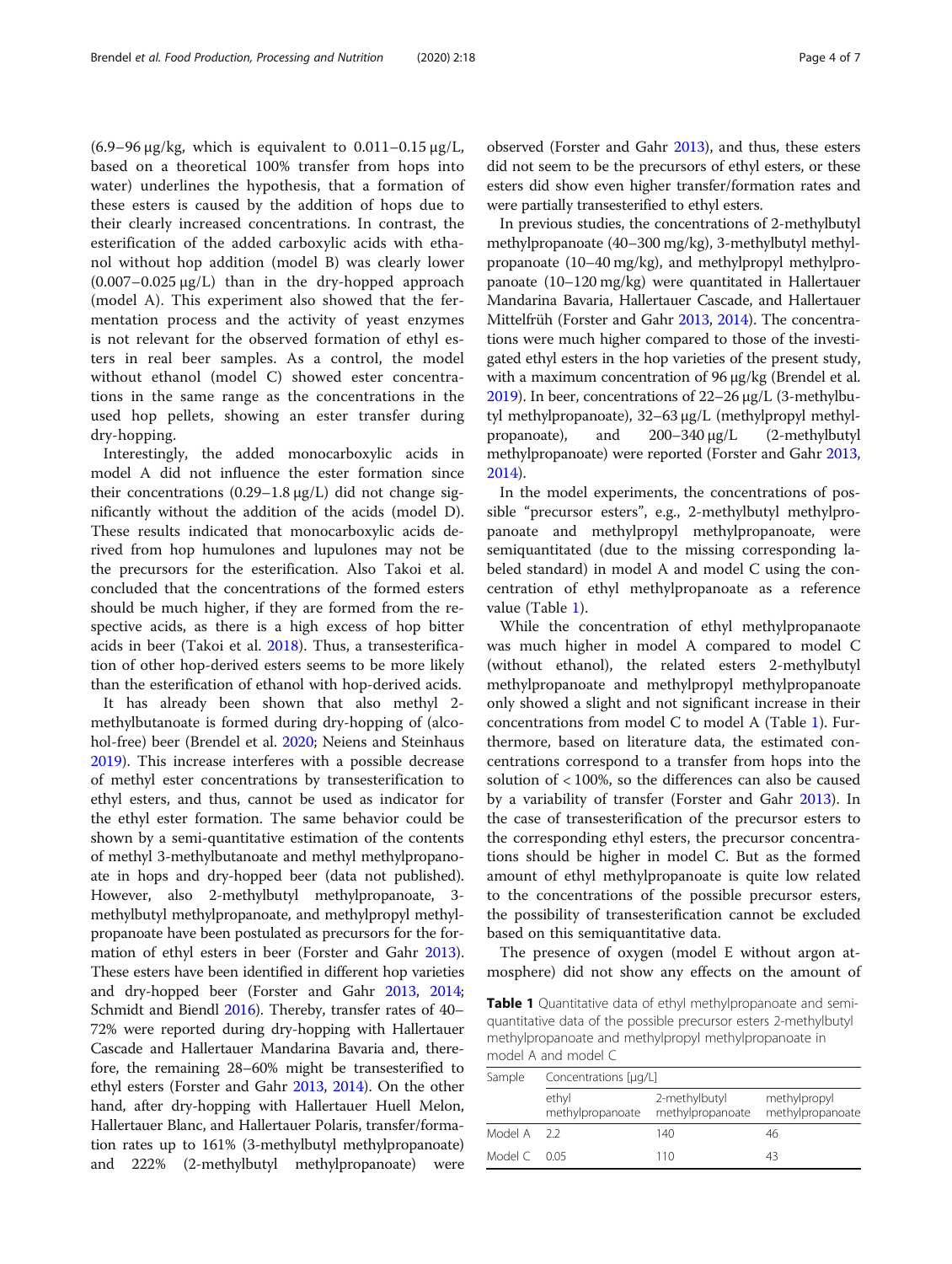<span id="page-4-0"></span>the formed esters (0.36–2.2 μg/L). Next, the influence of light on the formed amounts of esters was analyzed using a clear glass bottle (model F). Thereby, the ester formation increased by a factor of  $3-5$  to  $1.7-8.3 \mu g/L$ , which might be a hint to a radical mechanism in ester formation. To reduce radical, but also enzymatic reactions, the clear glass sample was additionally treated with ascorbic acid (model G), which has antioxidative properties and influences the pH value as well. With this approach, the ester concentrations decreased by 62–81% to 0.087–0.84 μg/L. Normally, a lower pH value should lead to a faster formation of esters of monocarboxylic acids and ethanol and also to a faster transesterification. If the reaction occurs due to an enzymatic activity, the respective enzymes can be inhibited by a suboptimal pH value. Possibly, beside the change of the pH value of the solution, the influence of the antioxidant properties of ascorbic acid on the reaction might be secondary, as hops already contain antioxidants like xanthohumol and other polyphenols.

To further test the involvement of enzymatic reactions, heat treatment and salt addition was used to decrease the enzymatic activity. Using calcium chloride (model H), the ester concentrations decreased by 69% ethyl methylpropanoate (0.68 µg/L), by 84% for ethyl 2 methylbutanoate (0.06  $\mu$ g/L), and by 87% for ethyl 3methylbutanoate  $(0.21 \mu g/L)$ . Also a heat treatment of the hops (model I) for a thermal inactivation of enzymes prior to the addition of ethanol decreased the ester concentrations by 85% for ethyl 2-methylbutanoate (0.06  $\mu$ g/L), by 89% for ethyl 3-methylbutanoate (0.17  $\mu$ g/L), and by 93% for ethyl methylpropanoate  $(0.15 \text{ µg/L}).$ Thus, hops that is added during wort boiling may not have this ester formation activity. Since the addition of calcium chloride and an elevated temperature showed a clear impact on the ester formation, it can be postulated that the formation is induced by enzymes that are present in hops.

#### Model system studies with hop extracts

While the addition of monocarboxylic acids did not show an effect on the ester formation in the model studies above, performing the same model approach with different hop extracts did show an influence of acids on the formation of the ethyl esters (Fig. 2). A clear increase in the ester concentrations was found for alpha and beta

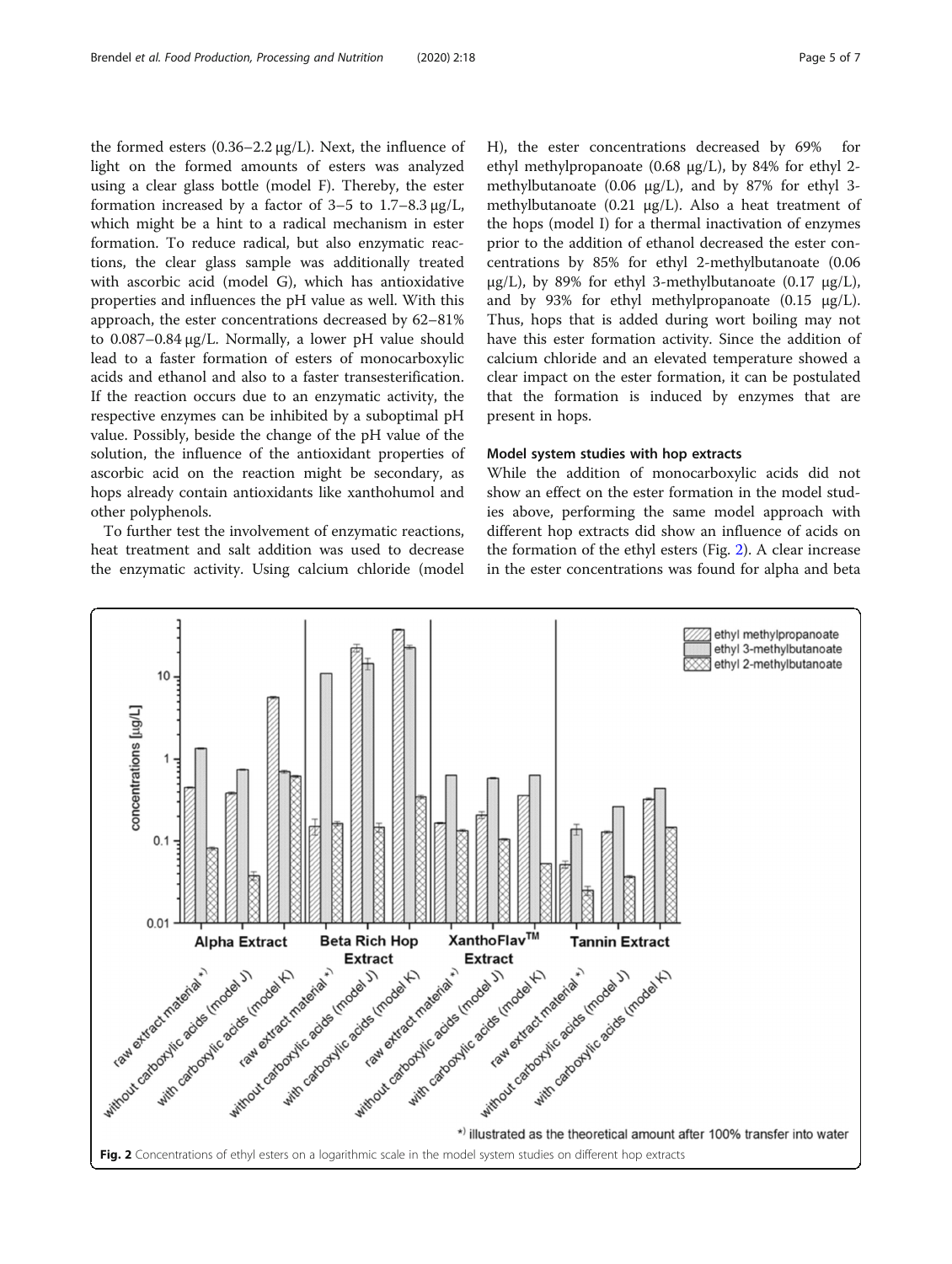| Extract             | Acid<br>addition | Concentrations [µg/L] <sup>a</sup> |                         |                         |
|---------------------|------------------|------------------------------------|-------------------------|-------------------------|
|                     |                  | ethyl methylpropanoate             | ethyl 3-methylbutanoate | ethyl 2-methylbutanoate |
| Alpha Extract       | no               | 0.084                              | $<$ LOD <sup>b</sup>    | $<$ LOD <sup>b</sup>    |
|                     | yes              | 5.7                                | 0.70                    | 0.62                    |
| Beta Extract        | no               | 22                                 | 7.1                     | 0.037                   |
|                     | yes              | 38                                 | 23                      | 0.35                    |
| XanthoFlav™ Extract | no               | 0.097                              | 0.17                    | 0.016                   |
|                     | yes              | 0.36                               | 0.63                    | 0.053                   |
| Tannin Extract      | no               | 0.094                              | 0.17                    | 0.020                   |
|                     | yes              | 0.32                               | 0.44                    | 0.15                    |

Table 2 Concentrations of newly formed ethyl esters in the model studies with different hop extracts

<sup>a</sup>Calculated as the difference between total ester content of the model samples and content in the used amount of hop extract

bLimit of detection (LOD) was determined based on a signal-to-noise ratio of 3: ethyl methylpropanoate 12 ng/L, ethyl 3-methylbutanoate 21 ng/L, and ethyl 2-methylbutanoate 61 ng/L

extracts (both containing bitter acids), whereas the models treated with xanthohumol or tannin extracts did only show low rates of ester formation. However, the alpha and beta extracts cannot be directly compared, as they did not have an equal bitter acid concentration. Furthermore, the beta extract also had a residual content of α-acids of 0.5%. Therefore, they differ in their potential to release the respective monocarboxylic acids. It is also unknown, how effective the ethyl esters, that are already present in the hop extracts, are transferred into the aqueous system, as the extracts showed different textures and solubility in water.

Overall, the xanthohumol and tannin extracts showed the lowest ester formation activity, also if carboxylic acids were added. These models with xanthohumol and tannin extracts did not exceed the concentrations of formed esters (total concentration minus the potential transfer from the extract) of 0.63 μg/L (ethyl 3 methylbutanoate in the xanthohumol extract with the addition of acids). Without the addition of acids, the xanthohumol and tannin extracts only formed 0.016–  $0.17 \mu$ g/L of the different esters (Table [2](#page-4-0), Fig. 2). Also by estimating the concentrations of the possible "precursor esters" semi-quantitatively, the lowest amounts were observed in the xanthohumol extract.

The alpha extract showed nearly no ester formation activity, yielding not more than 0.08 μg/L (sum of all three ethyl esters), if no carboxylic acids were added. However, with the addition of carboxylic acids, especially the concentration of newly formed ethyl methylpropanoate increased to  $5.7 \mu g/L$ . The beta extract showed the highest activity already in the samples without acid addition (22 μg/L ethyl methylpropanoate, 7.1 μg/L ethyl 3-methylbutanoate). After adding the respective carboxylic acids, ester formation increased up to 38 μg/L (ethyl methylpropanoate) (Table 2, Fig. [2](#page-4-0)).

Generally, the highest formation rates of ethyl methylpropanoate and ethyl 3-methylbutanoate were observed

in the beta extract, of ethyl 2-methylbutanoate in the alpha extract. The xanthohumol and tannin extracts only showed concentrations  $< 0.2 \mu g/L$  for each ester without the addition of carboxylic acids, but up to  $0.63 \mu g/L$ , if acids were added (Table 2, Fig. [2\)](#page-4-0). In contrast to the models using hop pellets (A-I), an increase of esters was observed by adding monocarboxylic acids to the models with hop extracts (J and K).

#### Conclusions

In conclusion, the present study demonstrated that hops induce the formation of ethyl esters of 2- and 3 methylbutanoic acid and methylpropanoic acid during dry-hopping. Thereby, also the residual alcohol content of alcohol-free beer is sufficient for this esterification. The reaction type cannot be clearly specified based on the performed model studies, but according to the inhibition of the reaction via pH value, heat treatment, and salt concentration, an enzymatic pathway can be postulated. Therefore, the transfer of these esters from hops into beer during dry-hopping is secondary, as the amounts of newly formed ethyl esters is much higher than their original contents in hops.

The question about the precursors of the ethyl esters could not fully be answered within this study, as by simulating dry-hopping with hop pellets, humulone- and lupulone-derived acids did not show a great influence on the concentration of ethyl esters, whereas in dryhopping models with hop extracts, the addition of these acids clearly led to higher concentrations of ethyl esters. Furthermore, other hop-derived esters as 2-methylbutyl methylpropanoate and methylpropyl methylpropanoate can also act as possible precursor structures for an ester formation via transesterification. As already reported earlier, this would be an important reaction regarding the sensory properties of the final product, as the odor thresholds of the ethyl esters are much lower compared to those of the "precursor esters" (Takoi et al. [2018\)](#page-6-0).